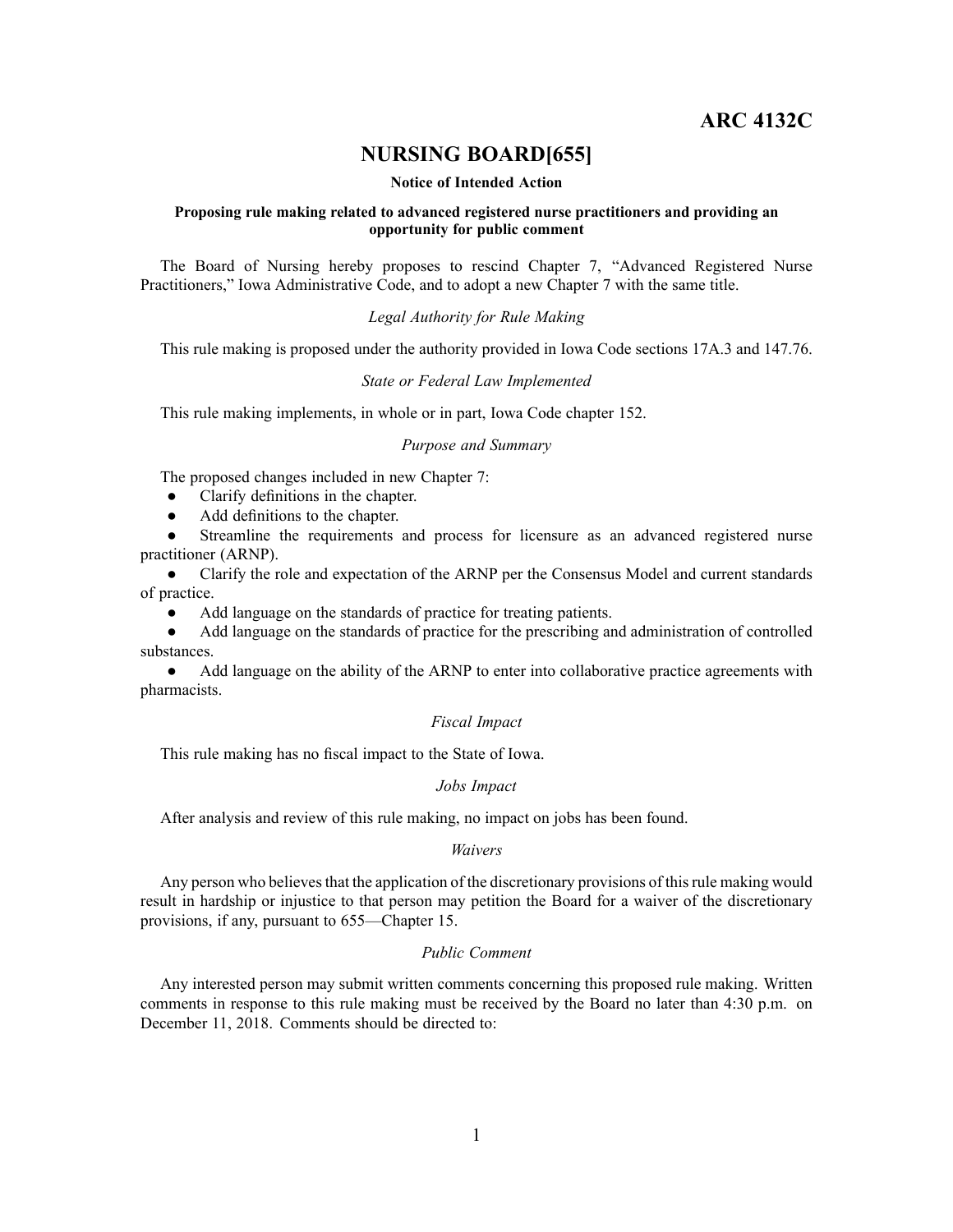Kathy Weinberg Iowa Board of Nursing 400 S.W. 8th Street, Suite B Des Moines, Iowa 50309 Email: [kathy.weinberg@iowa.gov](mailto:kathy.weinberg@iowa.gov)

### *Public Hearing*

No public hearing is scheduled at this time. As provided in Iowa Code section 17A.4(1)"b," an oral presentation regarding this rule making may be demanded by 25 interested persons, <sup>a</sup> governmental subdivision, the Administrative Rules Review Committee, an agency, or an association having 25 or more members.

## *Review by Administrative Rules Review Committee*

The Administrative Rules Review Committee, <sup>a</sup> bipartisan legislative committee which oversees rule making by executive branch agencies, may, on its own motion or on written reques<sup>t</sup> by any individual or group, review this rule making at its regular [monthly](https://www.legis.iowa.gov/committees/meetings/meetingsListComm?groupID=705&ga=87) meeting or at <sup>a</sup> special meeting. The Committee's meetings are open to the public, and interested persons may be heard as provided in Iowa Code section 17A.8(6).

The following rule-making action is proposed:

Rescind 655—Chapter 7 and adopt the following **new** chapter in lieu thereof:

# CHAPTER 7 ADVANCED REGISTERED NURSE PRACTITIONERS

## **655—7.1(152) Definitions.**

*"Advanced registered nurse practitioner"* or *"ARNP"* means <sup>a</sup> person who is licensed by the board pursuan<sup>t</sup> to this chapter.

*"Board"* as used in this chapter means the Iowa board of nursing.

*"Collaboration"* is the process whereby an ARNP and another health care provider or member of the health care team jointly manage the care of <sup>a</sup> client or patient.

*"Controlled substance"* means <sup>a</sup> drug in Schedules II through V of subchapter II of Iowa Code chapter [124](https://www.legis.iowa.gov/docs/ico/chapter/124.pdf).

*"National professional certification organization"* means the American Academy of Nurse Practitioners, the American Association of Critical Care Nurses, the American Midwifery Certification Board, the American Nurses Credentialing Center, the National Board of Certification and Recertification for Nurse Anesthetists, the National Certification Corporation, and the Pediatric Nursing Certification Board.

*"Opioid"* means <sup>a</sup> drug that produces an agonist effect on opioid receptors and is indicated or used for the treatment of pain.

*"Prescription monitoring program database"* or *"PMP database"* means <sup>a</sup> centralized database of reportable controlled substance prescriptions dispensed to patients and includes data accesslogs, security tracking information, and records of each individual who requests prescription monitoring program (PMP) information as operated by the board of pharmacy.

#### **655—7.2(152) Requirements for licensure as an ARNP.**

**7.2(1)** *Qualifications.* An applicant for an ARNP license shall meet the following qualifications:

*a.* Hold an active unrestricted license as <sup>a</sup> registered nurse in accordance with 655—Chapter 3.

*b.* Graduation from an accredited graduate or postgraduate advanced practice educational program in one of the following roles, excep<sup>t</sup> as provided by subrule 7.2(2):

- (1) Certified nurse-midwife.
- (2) Certified registered nurse anesthetist.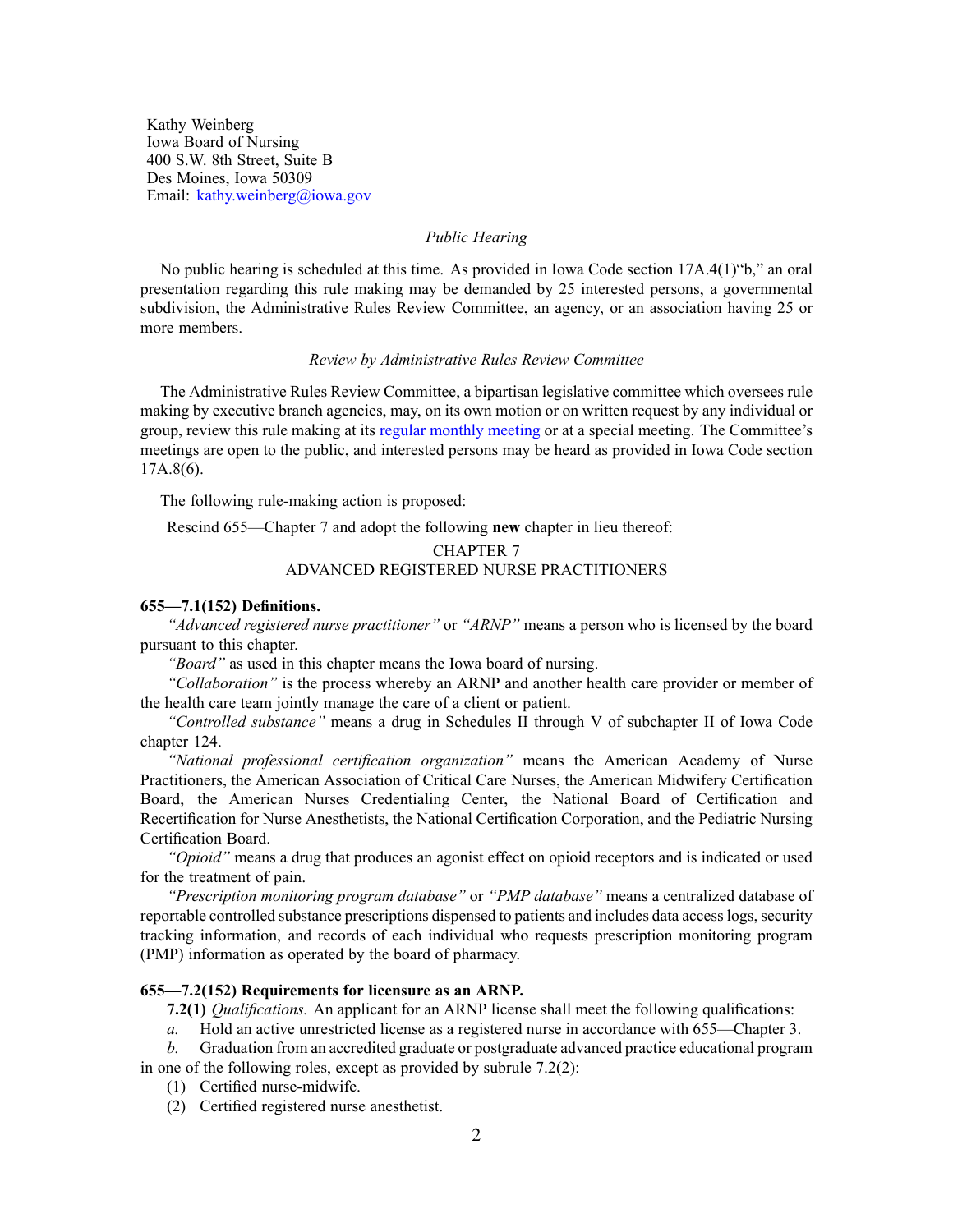- (3) Certified nurse practitioner.
- (4) Clinical nurse specialist.

*c.* Current certification issued by <sup>a</sup> national professional certification organization as <sup>a</sup> certified nurse-midwife or certified registered nurse anesthetist, or as <sup>a</sup> certified nurse practitioner or clinical nurse specialist in at least one of the following population foci:

- (1) Women's health/gender-related.
- (2) Family (individual across the lifespan).
- (3) Psychiatric mental health.
- (4) Adult/gerontology.
- (5) Pediatrics.
- (6) Neonatal.

**7.2(2)** *Exception.* An applicant who has completed <sup>a</sup> formal advanced practice educational program but has not graduated from an accredited graduate or postgraduate advanced practice educational program may be licensed as an ARNP provided that the applicant possesses <sup>a</sup> current certification from <sup>a</sup> national professional certification organization as described in paragraph 7.2(1)*"c."* This exception is intended to allow for the grandfathering of ARNPs who completed educational programs before the board required graduation from an accredited graduate or postgraduate advanced practice educational program.

### **655—7.3(152) Application process.**

**7.3(1)** An applicant who wishes to be licensed as an ARNP shall submit the following to the board:

*a.* An ARNP application for each population focus.

*b.* A dated copy of the applicant's current advanced level certification issued by the appropriate national professional certification organization.

*c.* If the applicant is not licensed as <sup>a</sup> registered nurse in Iowa, verification of an active registered nurse license in another state recognized for licensure in this state pursuant to the nurse licensure compact contained in Iowa Code chapter 152E.

*d.* A nonrefundable license fee of \$81.

**7.3(2)** The applicant shall reques<sup>t</sup> that official transcripts be sent directly to the board from the educational program verifying the coursework, date of completion of the program, and the degree conferred.

**7.3(3)** The executive director of the board or the executive director's designee shall have the authority to determine if all requirements have been met for licensure of the applicant as an ARNP. If all requirements have been met:

*a.* The applicant shall be issued <sup>a</sup> license card and <sup>a</sup> certificate to practice as an ARNP which clearly denotes the applicant's name, title, and population focus, and the expiration date of the license.

*b.* The expiration date of the ARNP license shall be the same as the expiration date of the applicant's license to practice as <sup>a</sup> registered nurse.

**7.3(4)** Licensure completion. An applicant shall complete the ARNP licensure process within 12 months from the start of the application. The board reserves the right to destroy incomplete application materials after 12 months.

**7.3(5)** Renewal of licensure. An ARNP license may be renewed beginning 60 days prior to the license expiration date and ending 30 days after the expiration date. To renew, <sup>a</sup> licensee shall submit the information required by subrule 7.3(1). The expiration date assigned to <sup>a</sup> renewed ARNP license shall be the same as the expiration date of the licensee's license to practice as <sup>a</sup> registered nurse.

**7.3(6)** Inactive status. Failure to renew an ARNP license within 30 days after its expiration shall result in an inactive ARNP license.

*a.* Continuing to work as an ARNP with an inactive ARNP license may result in disciplinary action.

*b.* To reactivate the license, the licensee must reactivate the underlying license to practice as <sup>a</sup> registered nurse, if required, and shall complete the license renewal process for the ARNP license.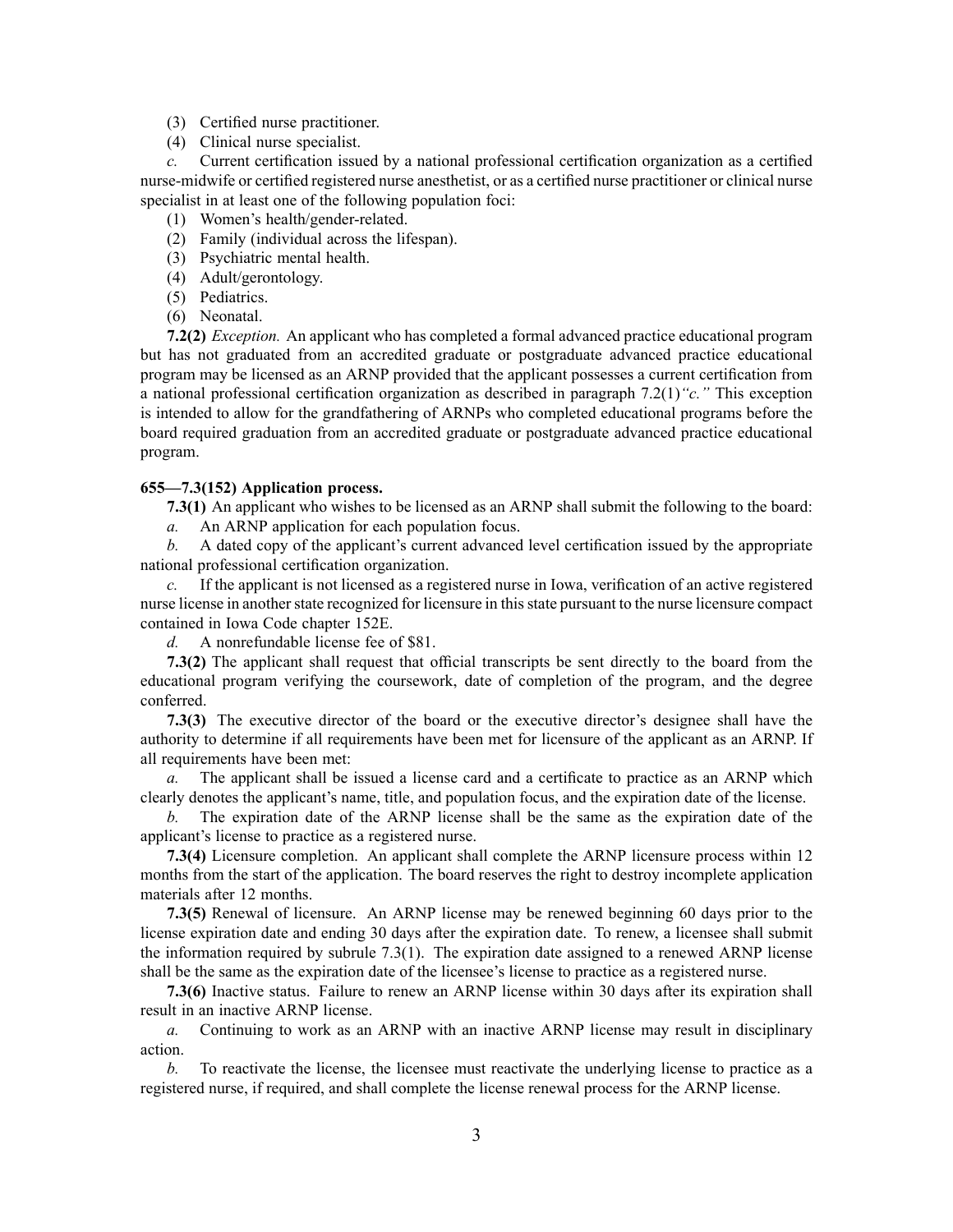### **655—7.4(152) Advanced nursing practice.**

**7.4(1)** An ARNP shall practice within the ARNP's respective population foci. An ARNP shall practice in accordance with the applicable standard of care as described in guidelines published by national professional associations or other reputable sources.

**7.4(2)** An ARNP must maintain current certification with <sup>a</sup> national professional certification organization at all times while the ARNP license is active.

**7.4(3)** An ARNP licensed by the board may prescribe, administer, or dispense prescription drugs or devices, including controlled substances, within the ARNP's role and population foci and consistent with applicable state and federal laws.

**7.4(4)** An ARNP shall have the authority to practice to the full extent of the ARNP's license, education, and experience in the ARNP's respective population foci. An ARNP may:

- *a.* Assess health status;
- *b.* Obtain <sup>a</sup> relevant health and medical history;
- *c.* Perform physical examinations;
- *d.* Order preventive and diagnostic procedures;
- *e.* Formulate <sup>a</sup> differential diagnosis;
- *f.* Develop <sup>a</sup> treatment plan;
- *g.* Develop <sup>a</sup> patient education plan;
- *h.* Receive third-party reimbursement;
- *i.* Maintain hospital privileges; and
- *j.* Promote health maintenance.

**7.4(5)** Supervision of fluoroscopy. An ARNP shall be permitted to provide direct supervision in the use of fluoroscopic X-ray equipment, as defined in rule 641—38.2(136C).

*a.* The ARNP shall provide direct supervision of fluoroscopy pursuant to the following provisions:

(1) Completion of an educational course including content in radiation physics, radiobiology, radiological safety and radiation managemen<sup>t</sup> applicable to the use of fluoroscopy, and maintenance of documentation verifying successful completion.

- (2) Collaboration, as needed, as defined in rule 655—7.1(152).
- (3) Compliance with facility policies and procedures.

*b.* The ARNP shall complete an annual radiological safety course whose content includes, but is not limited to, the time, dose, distance, shielding and effects of radiation.

*c.* The ARNP shall maintain documentation of the initial educational course and all annual radiological safety updates.

*d.* The initial and annual education requirements are subject to audit by the board pursuan<sup>t</sup> to 655—subrule 5.2(10).

**655—7.5(152) Standards of practice for treating patients.** An ARNP shall follow the standards of practice for the ARNP's respective population foci. Prior to treating <sup>a</sup> patient, an ARNP shall:

**7.5(1)** Establish <sup>a</sup> patient-provider relationship.

**7.5(2)** Perform and document the following, or have access to the patient's health records where all of the following have been documented by other providers in the care team:

- *a.* Chief complaint;
- *b.* Health history;
- *c.* A focused assessment;
- *d.* Diagnosis; and
- *e.* Plan of treatment.

**655—7.6(152) Standards of practice for controlled substances.** In addition to following the standards of practice for treating <sup>a</sup> patient described in rule 655—7.5(152), an ARNP who prescribes or administers <sup>a</sup> controlled substance shall practice in accordance with the following:

**7.6(1)** The health history shall include <sup>a</sup> personal and family substance abuse risk assessment.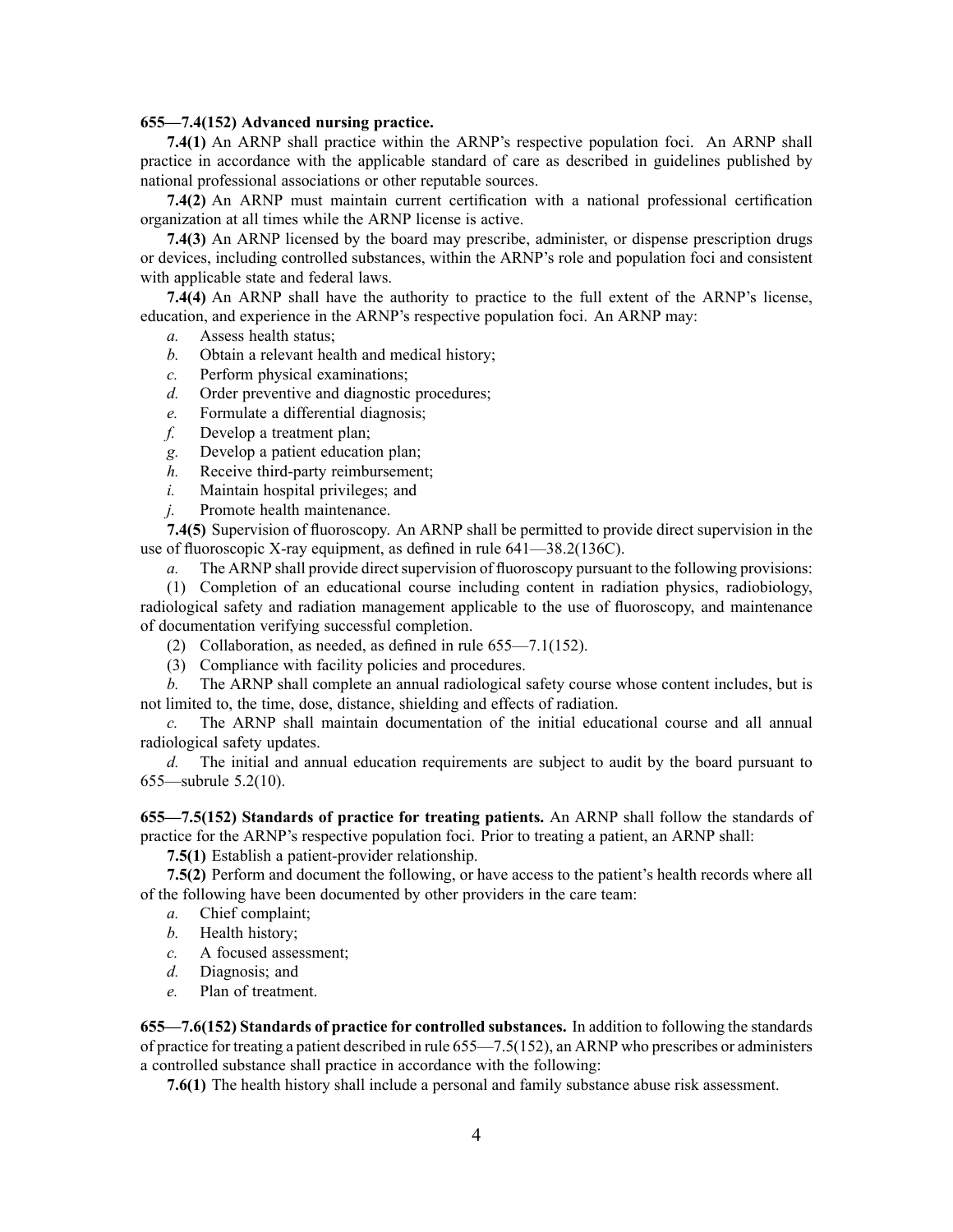**7.6(2)** The health record must include documentation of the presence of one or more recognized indications for the use of <sup>a</sup> controlled substance.

**7.6(3)** An ARNP is encouraged to utilize <sup>a</sup> treatment agreemen<sup>t</sup> if continuously prescribing one or more controlled substances.

**7.6(4)** Prior to issuing <sup>a</sup> controlled substance prescription or dispensing <sup>a</sup> controlled substance, the ARNP or authorized delegate shall query the PMP. The query shall be performed within 48 hours of <sup>a</sup> prescription being issued or dispensed and shall be done for each patient, each time <sup>a</sup> controlled substance prescription is authorized or dispensed.

**7.6(5)** An ARNP who dispenses <sup>a</sup> controlled substance is required to repor<sup>t</sup> the dispensing to the PMP in accordance with 657—Chapter 37.

**7.6(6)** Throughout the course of the patient's treatment, the ARNP shall provide ongoing education that includes, but is not limited to, the risks of using <sup>a</sup> controlled substance, and information regarding addiction, physical dependence, substance abuse, and tolerance.

**7.6(7)** An ARNP shall maintain an active Drug Enforcement Administration (DEA) registration and an active controlled substance application (CSA) registration to dispense, prescribe, or administer controlled substances.

**7.6(8)** An ARNP shall not prescribe <sup>a</sup> controlled substance to the ARNP'sself or to <sup>a</sup> family member unless the prescribing occurs in <sup>a</sup> clinical setting when an emergency situation arises and when there is no other qualified practitioner available to the patient.

**7.6(9)** The board may discipline an ARNP for prescribing opioids in dosage amounts that exceed what would be prescribed by <sup>a</sup> reasonably prudent ARNP in <sup>a</sup> similar population focus.

**7.6(10)** An ARNP who prescribes opioids is required to complete <sup>a</sup> minimum of 2 contact hours of continuing education regarding the U.S. Centers for Disease Control and Prevention guideline for prescribing opioids for chronic pain, including recommendations on limitations on dosages and the length of prescriptions, risk factors for abuse, and nonopioid and nonpharmacologic therapy options, as <sup>a</sup> condition of license renewal. These hours may count toward the 36 contact hours required for license renewal. The ARNP shall maintain documentation of these hours, which may be subject to audit.

## **655—7.7(152) Prescribing epinephrine auto-injectors in the name of <sup>a</sup> facility.**

**7.7(1)** An ARNP may issue <sup>a</sup> prescription for one or more epinephrine auto-injectors in the name of <sup>a</sup> facility as defined in Iowa Code section [135.185\(1\)](https://www.legis.iowa.gov/docs/iac/rule/655.135.185.pdf), <sup>a</sup> school district, or an accredited nonpublic school.

**7.7(2)** An ARNP who prescribes epinephrine auto-injectors in the name of an authorized facility as defined in Iowa Code section [135.185\(1\)](https://www.legis.iowa.gov/docs/iac/rule/655.135.185.pdf), <sup>a</sup> school district, or an accredited nonpublic school, to be maintained for use pursuan<sup>t</sup> to Iowa Code sections [135.185](https://www.legis.iowa.gov/docs/ico/section/135.185.pdf), [280.16](https://www.legis.iowa.gov/docs/ico/section/280.16.pdf) and [280.16A](https://www.legis.iowa.gov/docs/ico/section/280.16A.pdf), provided the ARNP has acted reasonably and in good faith, shall not be liable for any injury arising from the provision, administration, or assistance in the administration of an epinephrine auto-injector.

**655—7.8(152) Supervision of pharmacists engaged in collaborative drug therapy management.** A supervising ARNP may only delegate aspects of drug therapy managemen<sup>t</sup> to an authorized pharmacist pursuan<sup>t</sup> to <sup>a</sup> written protocol with <sup>a</sup> pharmacist pursuan<sup>t</sup> to the requirements of this rule. The ARNP is considered the supervisor and retainsthe ultimate responsibility for the care of the patient. The authorized pharmacist retains full responsibility for proper execution of pharmacy practice.

**7.8(1)** *Definitions.* As used in this subrule:

*"ARNP"* means <sup>a</sup> person who is currently licensed in Iowa to practice advanced nursing. An ARNP who executes <sup>a</sup> written protocol with an authorized pharmacist shall supervise the pharmacist's activities involved in the overall managemen<sup>t</sup> of patients receiving medications or disease managemen<sup>t</sup> services under the protocol. The ARNP may delegate only drug therapiesthat are in areas common to the ARNP's practice.

*"Authorized pharmacist"* means an Iowa-licensed pharmacist who meets the training requirements of the Iowa board of pharmacy (IBP) as specified in the drug therapy managemen<sup>t</sup> criteria in rule 657—39.13(155A).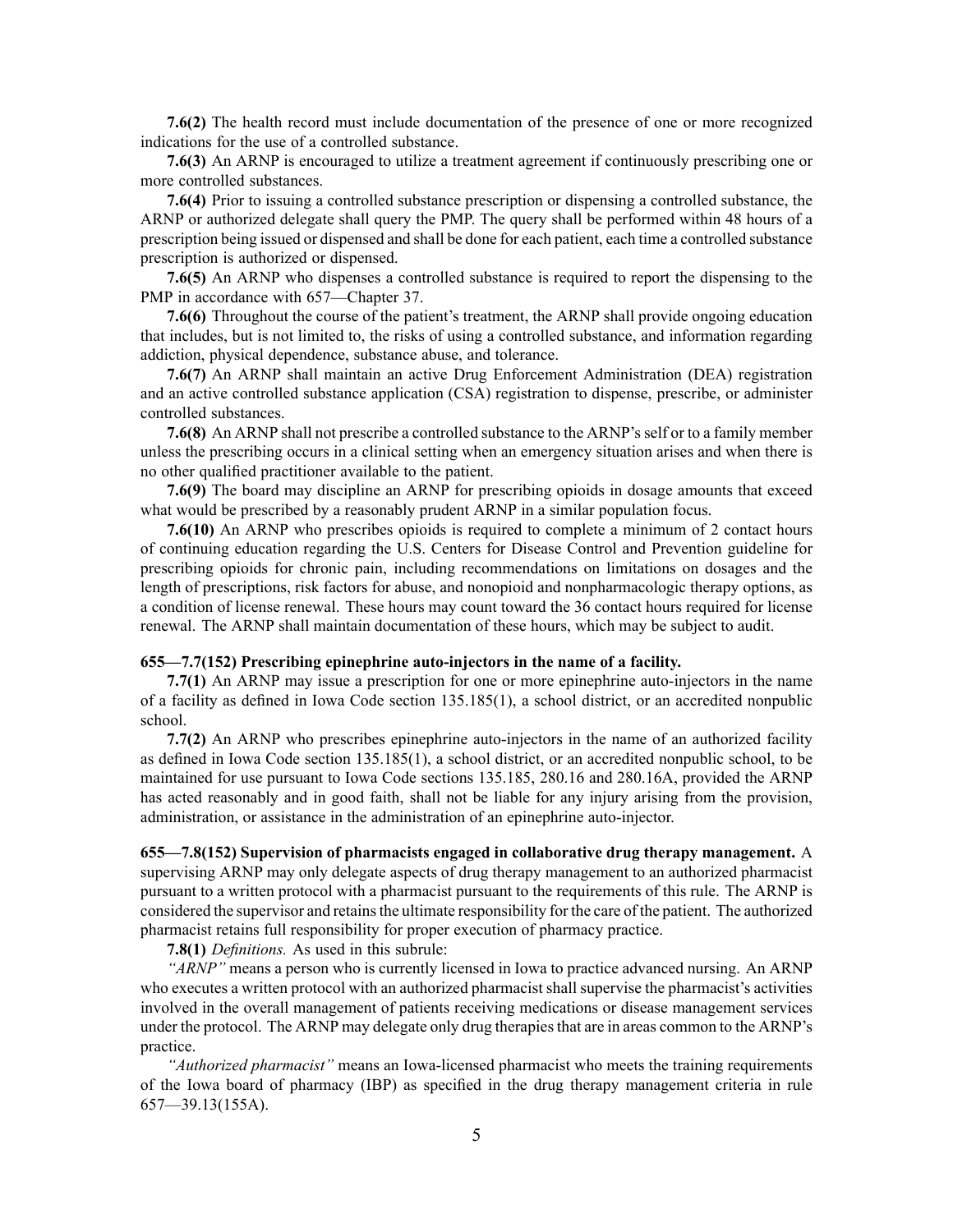*"Board"* means the board of nursing of the state of Iowa.

*"Collaborative drug therapy management"* means participation by an ARNP and an authorized pharmacist in the managemen<sup>t</sup> of drug therapy pursuan<sup>t</sup> to <sup>a</sup> written community practice protocol or <sup>a</sup> written hospital practice protocol.

*"Collaborative practice"* means that an ARNP may delegate aspects of drug therapy managemen<sup>t</sup> for the ARNP's patients to an authorized pharmacist through <sup>a</sup> written community practice protocol. "Collaborative practice" also means that <sup>a</sup> P&T committee may authorize hospital pharmacists to perform drug therapy managemen<sup>t</sup> for inpatients and the hospital's clinic patients through <sup>a</sup> hospital practice protocol when the clinic and the pharmacist are under the direct authority of the hospital's P&T committee.

*"Community practice protocol"* means <sup>a</sup> written, executed agreemen<sup>t</sup> entered into voluntarily between an ARNP and an authorized pharmacist establishing drug therapy managemen<sup>t</sup> for one or more of the ARNP's patients residing in <sup>a</sup> community setting. A community practice protocol shall comply with the requirements of 657—subrule 39.13(2).

*"Community setting"* means <sup>a</sup> location outside <sup>a</sup> hospital inpatient, acute care setting or <sup>a</sup> hospital clinic setting. A community setting may include, but is not limited to, <sup>a</sup> home, group home, assisted living facility, correctional facility, hospice, or long-term care facility.

*"Hospital clinic"* means an outpatient care clinic operated and affiliated with <sup>a</sup> hospital and under the direct authority of the hospital's P&T committee.

*"Hospital pharmacist"* means an Iowa-licensed pharmacist who meets the requirements for participating in <sup>a</sup> hospital practice protocol as determined by the hospital's P&T committee.

*"Hospital practice protocol"* means <sup>a</sup> written plan, policy, procedure, or agreemen<sup>t</sup> that authorizes drug therapy managemen<sup>t</sup> between ARNPs and hospital pharmacists within <sup>a</sup> hospital and its clinics as developed and determined by its P&T committee. Such <sup>a</sup> protocol may apply to all ARNPs and hospital pharmacists at <sup>a</sup> hospital or the hospital's clinics under the direct authority of the hospital's P&T committee or only to those ARNPs and pharmacists who are specifically recognized. A hospital practice protocol shall comply with the requirements of 657—subrule 39.13(3).

*"IBP"* means the Iowa board of pharmacy.

*"P&T committee"* means <sup>a</sup> committee of the hospital composed of ARNPs, pharmacists, and other health professionals that evaluates the clinical use of drugs within the hospital, develops policies for managing drug use and administration in the hospital, and manages the hospital drug formulary system.

*"Therapeutic interchange"* means an authorized exchange of therapeutic alternate drug products in accordance with <sup>a</sup> previously established and approved written protocol.

**7.8(2)** *Community practice protocol.*

*a.* An ARNP shall engage in collaborative drug therapy managemen<sup>t</sup> with <sup>a</sup> pharmacist only under <sup>a</sup> written protocol that is identified by topic and has been submitted to the IBP or <sup>a</sup> committee authorized by the IBP. Written protocols shall be made available upon reques<sup>t</sup> of the board or the IBP.

*b.* The community practice protocol shall include:

(1) The name, signature, date and contact information for each authorized pharmacist who is <sup>a</sup> party to the protocol and is eligible to manage the drug therapy of <sup>a</sup> particular patient. If more than one authorized pharmacist is <sup>a</sup> party to the agreement, the pharmacists shall work for <sup>a</sup> single licensed pharmacy and <sup>a</sup> principal pharmacist shall be designated in the protocol.

(2) The name, signature, date and contact information for each ARNP who may prescribe drugs and is responsible for supervising <sup>a</sup> patient's drug therapy management. The ARNP who initiates <sup>a</sup> protocol shall be considered the main caregiver for the patient respective to that protocol and shall be noted in the protocol as the principal ARNP.

(3) The name and contact information of the principal ARNP and the principal authorized pharmacist who are responsible for development, training, administration, and quality assurance of the protocol.

(4) A detailed written protocol pursuan<sup>t</sup> to which the authorized pharmacist will base drug therapy managemen<sup>t</sup> decisions for patients. The protocol shall authorize one or more of the following: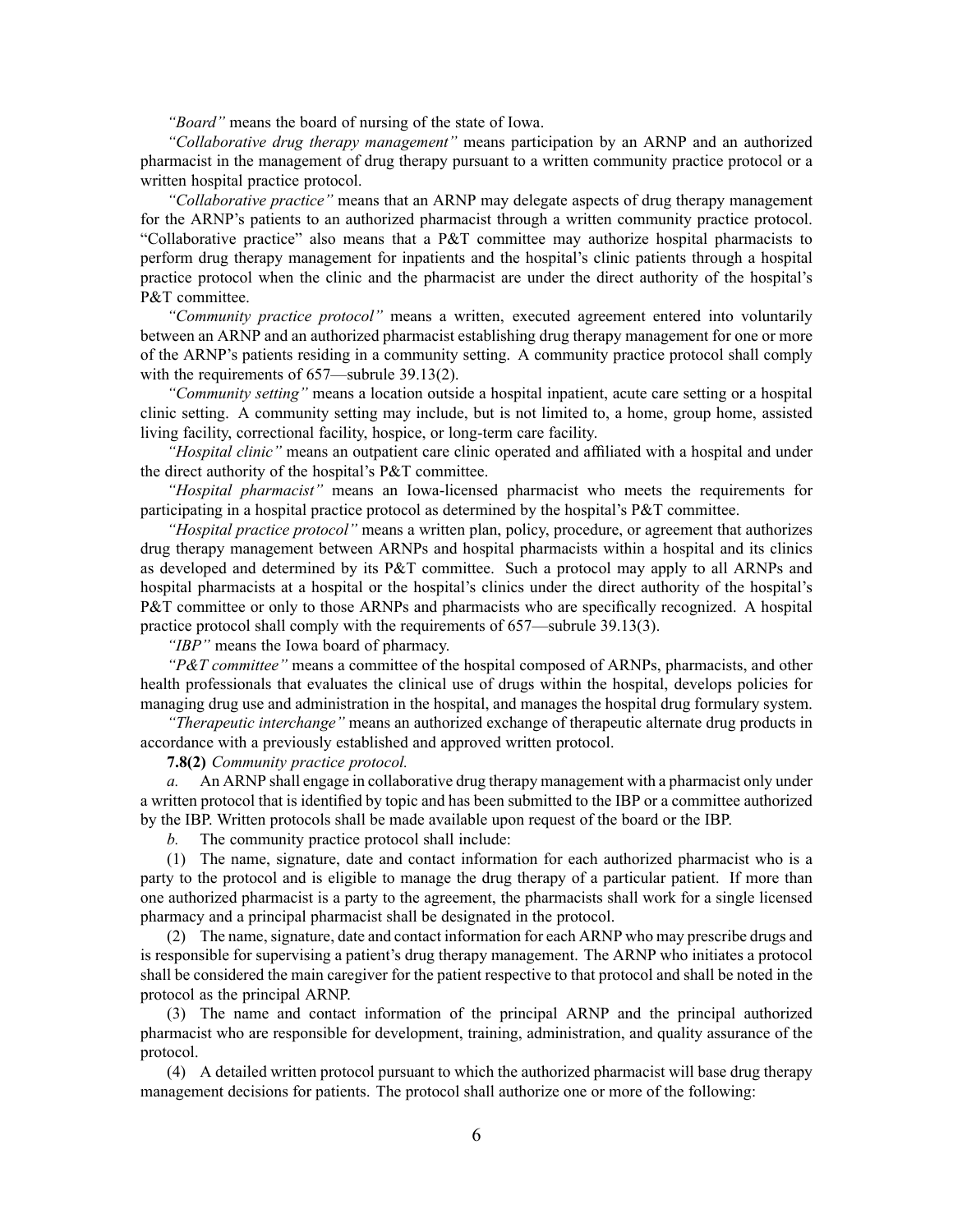1. Prescription drug orders. The protocol may authorize therapeutic interchange or modification of drug dosages based on symptoms or laboratory or physical findings defined in the protocol. The protocol shall include information specific to the dosage, frequency, duration and route of administration of the drug authorized by the patient's ARNP. The protocol shall not authorize the pharmacist to change <sup>a</sup> Schedule II drug or initiate <sup>a</sup> drug not included in the established protocol.

2. Laboratory tests. The protocol may authorize the pharmacist to obtain or conduct specific laboratory tests as long as the tests relate directly to the drug therapy management.

3. Physical findings. The protocol may authorize the pharmacist to check certain physical findings, e.g., vital signs, oximetry, or peak flows, that enable the pharmacist to assess and adjust the drug therapy, detect adverse drug reactions or determine if the patient should be referred back to the patient's ARNP for follow-up.

4. Patient activities. The protocol may authorize the pharmacist to monitor specific patient activities.

(5) Procedures for the ARNP to secure the patient's written consent. If the ARNP does not secure the patient's written consent, the pharmacist shall secure such and notify the patient's ARNP within 24 hours.

(6) Circumstances that shall cause the pharmacist to initiate communication with the ARNP, including but not limited to the need for new prescription orders and reports of the patient's therapeutic response or adverse reaction.

(7) A detailed statement identifying the specific drugs, laboratory tests and physical findings upon which the pharmacist shall base drug therapy managemen<sup>t</sup> decisions.

(8) A provision for the collaborative drug therapy protocol to be reviewed, updated and reexecuted or discontinued at least every two years.

(9) A description of the method the pharmacist shall use to document the pharmacist's decisions or recommendations for the ARNP.

(10) A description of the types of reports the ARNP requires the pharmacist to provide and the schedule by which the pharmacist is to submit these reports. The schedule shall include <sup>a</sup> time frame in which <sup>a</sup> pharmacist shall repor<sup>t</sup> any adverse reaction to the ARNP.

(11) A statement of the medication categories and the type of initiation and modification of drug therapy that the ARNP authorizes the pharmacist to perform.

(12) A description of the procedures or plan that the pharmacist shall follow if the pharmacist modifies <sup>a</sup> drug therapy.

(13) Procedures for record keeping, record sharing and long-term record storage.

(14) Procedures to follow in emergency situations.

(15) A statement that prohibits the pharmacist from delegating drug therapy managemen<sup>t</sup> to anyone other than another authorized pharmacist who has signed the applicable protocol.

(16) A statement that prohibits an ARNP from delegating collaborative drug therapy managemen<sup>t</sup> to any unlicensed or licensed person other than another ARNP or authorized pharmacist.

(17) A description of the mechanism for the pharmacist and ARNP to communicate with each other and for documentation by the pharmacist of the implementation of collaborative drug therapy.

*c.* Collaborative drug therapy managemen<sup>t</sup> is valid only when initiated by <sup>a</sup> written protocol executed by at least the patient's ARNP and one authorized pharmacist.

*d.* Written protocols shall be made available upon reques<sup>t</sup> of the board or the IBP.

*e.* An ARNP may terminate or amend the collaborative drug therapy managemen<sup>t</sup> protocol with an authorized pharmacist if the ARNP notifies, in writing, the pharmacist. Notification shall include the name of the authorized pharmacist, the desired change, and the proposed effective date of the change.

*f.* Patient consent for community practice protocols. The ARNP or pharmacist who initiates <sup>a</sup> protocol with <sup>a</sup> patient isresponsible forsecuring <sup>a</sup> patient's written consent to participate in drug therapy managemen<sup>t</sup> and for transmitting <sup>a</sup> copy of the consent to the other party within 24 hours. The consent shall indicate which protocol is involved. Any variation in the protocol for <sup>a</sup> specific patient needs to be